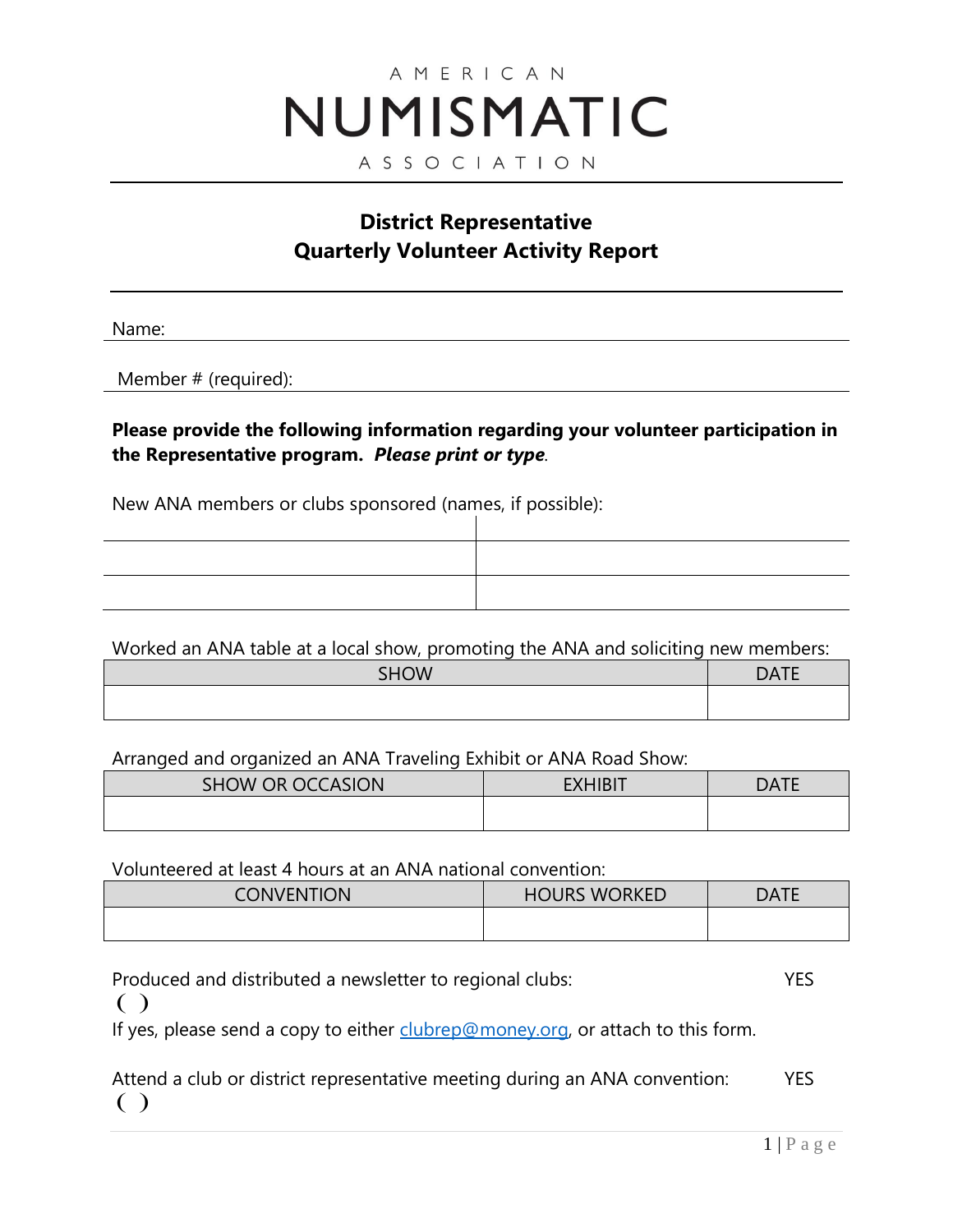#### Attend ANA Summer Seminar

| Participated in National Coin Week:                             | YES. |
|-----------------------------------------------------------------|------|
| $\left( \begin{array}{c} \end{array} \right)$                   |      |
| If yes, please describe the activities you partook in and date: |      |

#### Club representatives contacted this quarter:

| <b>CLUB</b> | <b>DATE</b> |
|-------------|-------------|
|             |             |
|             |             |
|             |             |
|             |             |
|             |             |
|             |             |

Clubs visits this quarter:

| <b>CLUB</b> | <b>DATE</b> |  |
|-------------|-------------|--|
|             |             |  |
|             |             |  |
|             |             |  |
|             |             |  |
|             |             |  |

### Request and organized an ANA Show Kit:

| CLUB/SHOW | <b>DATE</b> |
|-----------|-------------|
|           |             |
|           |             |
|           |             |
|           |             |
|           |             |
|           | $\bigcap$   |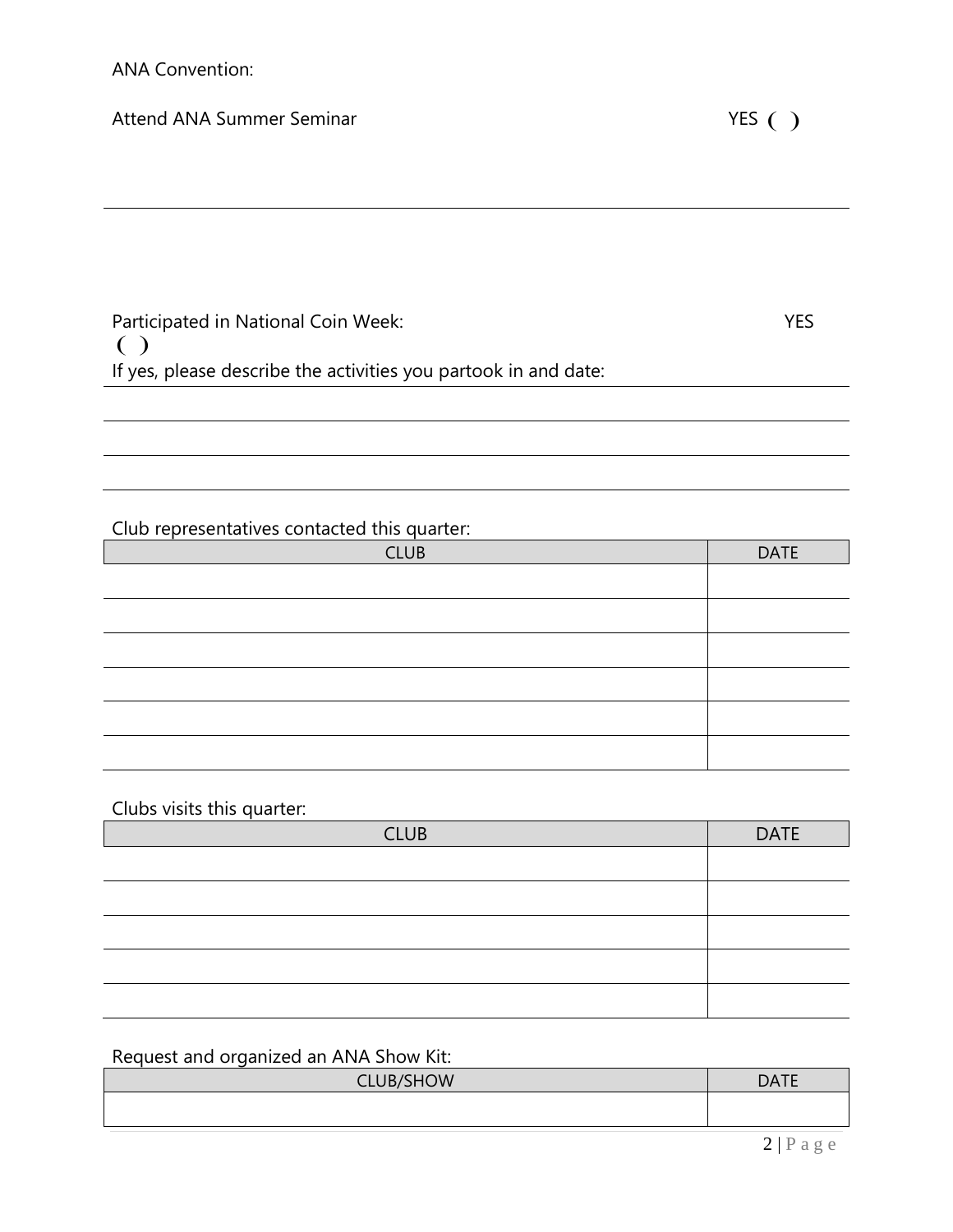#### Attended Club Dinners and Special Events:

| <b>EVENT</b> | <b>PLACE</b> | <b>DATE</b> |
|--------------|--------------|-------------|
|              |              |             |
|              |              |             |
|              |              |             |
|              |              |             |

Speaker at a Numismatic Event:

| <b>TOPIC</b> | <b>PLACE</b> | <b>DATE</b> |
|--------------|--------------|-------------|
|              |              |             |
|              |              |             |

What other activities did you perform to represent the ANA and/or the numismatic hobby? Specify event, date, etc.Please use separate sheet if necessary**.** 

Other numismatic activities?

Additional Information: For instance, club questions, needs you see, trends, etc. What can ANA or you do to help? Helpful ideas that worked for one of the clubs? Please tell us.